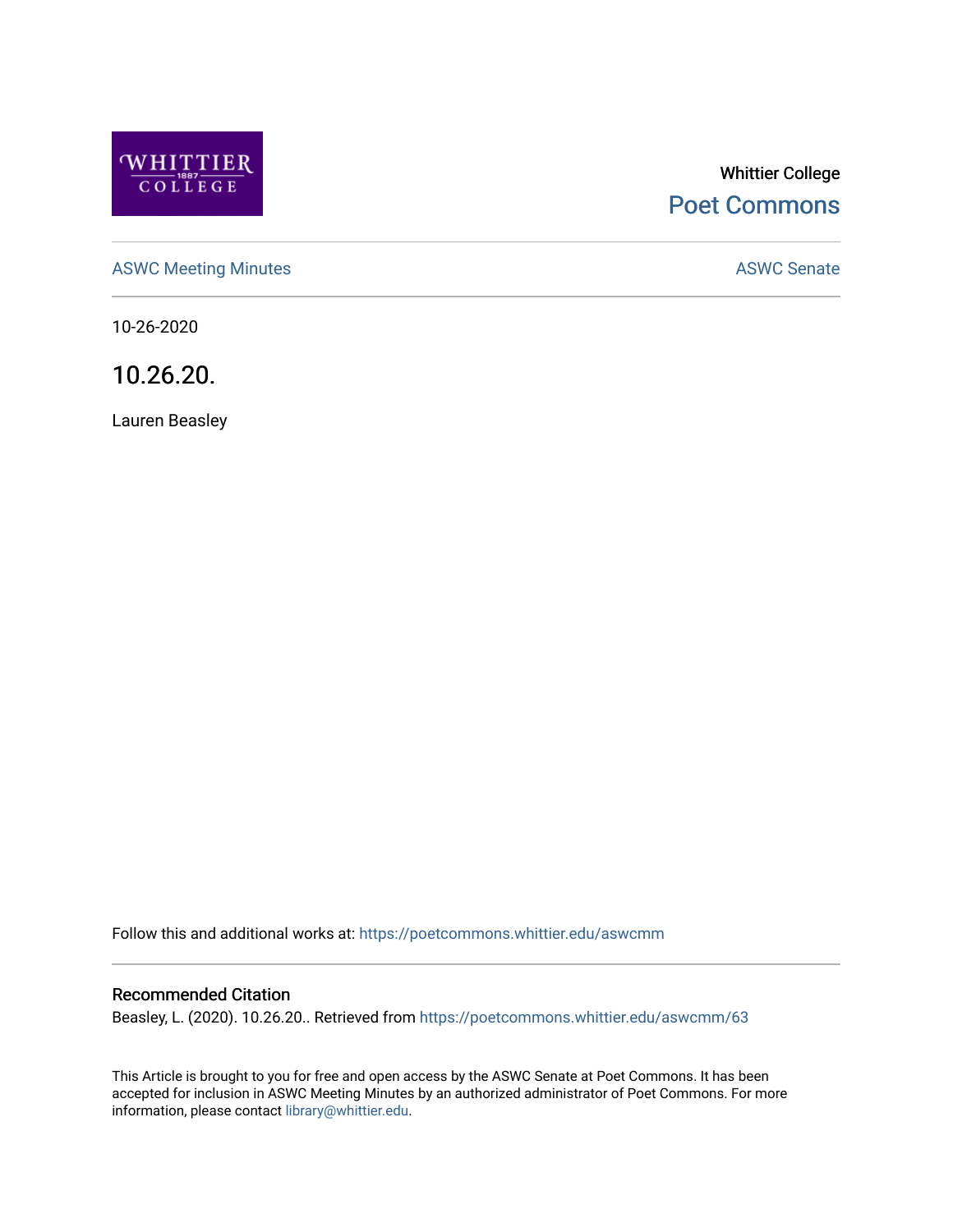



#### **Meeting Minutes for 10/26/2020**

- **I. Meeting is called to order at: 5:06**
- **II. Moment of Silence/Inspirational quote**
	- **A.** INSPIRATIONAL QUOTE
		- Read By: Sen. Yamawaki

#### **III. Mission Statement**

**A.** The ASWC Senate, as the governing body of the Associated Students of Whittier College, is dedicated to the betterment of the college as an institution and as a member of the broader community. The Senate shall assist on-campus clubs and organizations in creating, promoting, and implementing dynamic programs and events that involve students and add value to their educational experience. This body will act as an open forum for students to voice their opinions and desires, always keeping the best interests of the ASWC in mind. In all its actions, the Senate will serve the students first with integrity, dedication, responsibility, and humility.

Read By: Sen. J. Torres

### **IV. Roll Call – Secretary Brost**

- **A. Present:** President Eccles, Vice President Brost, Treasurer Estrada, Director Royster, Director Robinson, Senator Falcon-Juengert, Senator Armstrong, Senator Benn, Senator Magana, Senator Lopez, Senator J Torres, Senator Perrez, Senator D Torres, Senator Iseri, Senator Yamawaki, Senator Angileri, Senator Coco, Senator Golden, Senator Schoech, Senator Saldana, Senator Waldorf
- **B. Absent excused:**
- **C. Unexcused:** Secretary Beasley, Senator Garrison

### **V. Minutes Amendment/Approval**

- **A. Approved by:** Sen.D. Torres
- **B. Seconded by:** Sen. Saldana
- **VI. Public Voice**

### **A. Miguel Juerta**

- 1. Students can make appointments with any of us at any time, whether it be module to module, if you have any questions or concerns we can help you and guide you through that process.
- 2. We can hand you off to the appropriate resources depending on your specific networks
	- a) Alondra Morales associate director in CAAS and oversee the tutoring program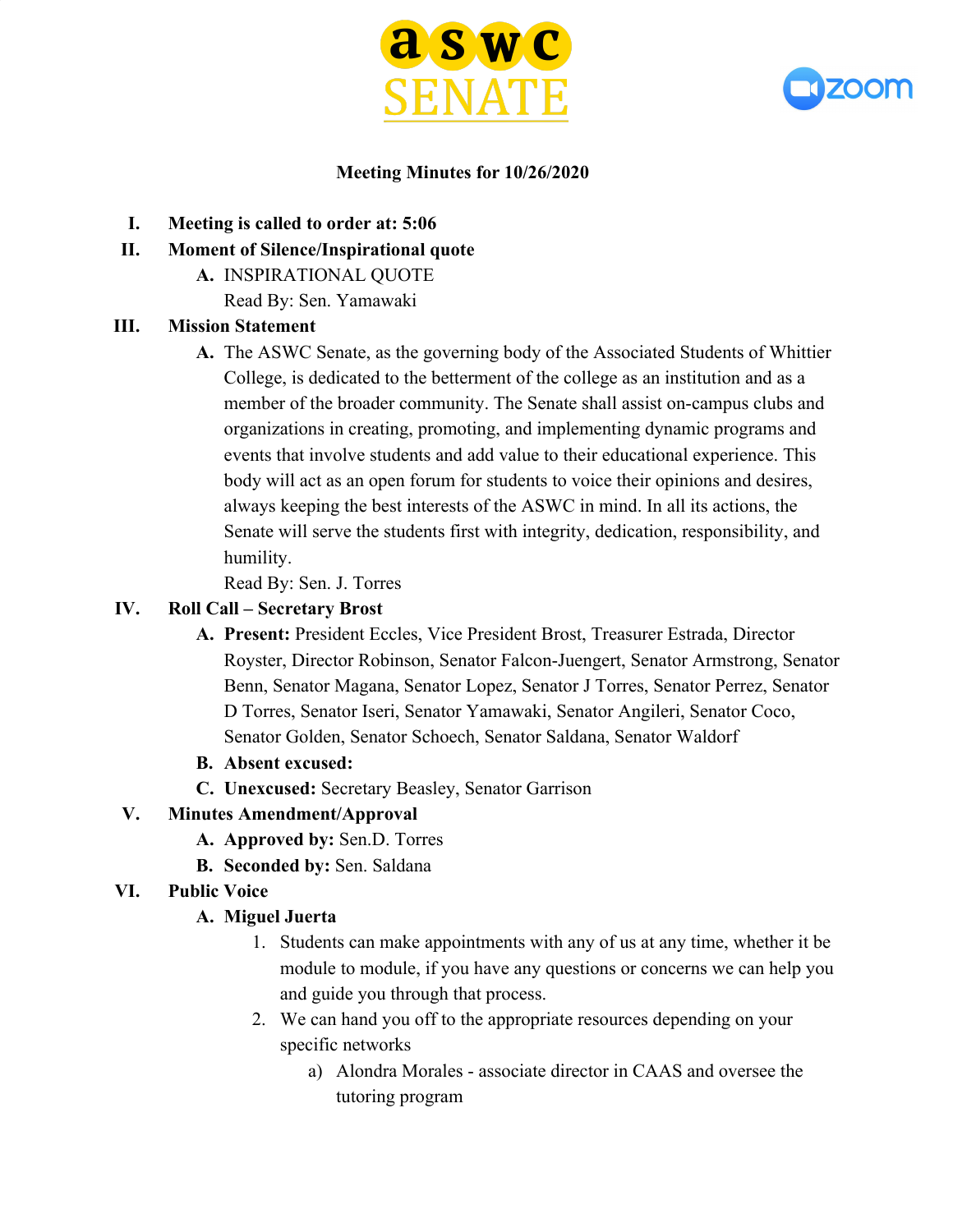



- 3. Tutoring hours
	- a) They are through zoom, and it is complet available for students to see it. I can post the link in the chat box, it is also on the moodle landing page as well as in the Poet Updates.
	- b) If you have any students that need the support please do have them reach out to myself or show them these available resources for tutoring needs and more.
	- c) All services are free.
	- d) We are here to help anytime you need it.
- **B.** Member from Public: How students are able to connect, and knowing how community engagement is low, and we need to express a lot of issues, and seek people's point of view and see how comfortable others feel about communicating through the internet. I think its extremely important for us to look at engagement.
	- 1. Senator Benn; I wanted to take the time to acknowledge and thank you for coming as a freshman, and bringing it to the table to start something and I'm extremely proud of you.
	- 2. Senator Armstrong: On behalf of student engagement, I will have a forum for students to fill out after they come to an event via OSE, so that we can get automatic feedback from students. That could help students connect better and ensure the engagement of students.
	- 3. Sen Waldorf: A way for students and contact info; so that students can reach out and make those connections outside of class. As well as having freshmen joining with upperclassmen.
	- 4. Chemistry Happy Hour; will be happening for students to come and get to know one another.

#### **VII. President's Message -** *President Eccles*

A. I hope everyone enjoyed their weekends. For students I hope that extra day we got was a little help in preparing us for Module 2 and that you all are happy with the way your classes and finals went. There is still lots of work to be done. I know that motivation is lower than usual and circumstances make it harder for us to interact and reach out to students but that doesn't mean we shouldn't. Whether your hard work is noticed and/or appreciated, it definitely is.On another note. While the time to mail in ballots is over, there is still the opportunity to vote in person. Please remember and remind others to be as safe as possible when doing so. While getting votes in is important, making sure we are staying safe and healthy is important too. I wish all of our students, professors and staff a great module 2 and I can't wait to see the results of everyone's hard work!

#### **VIII. Treasurer's Report -** *Treasurer Estrada*

**A. General Fund Balance:** \$57,396.08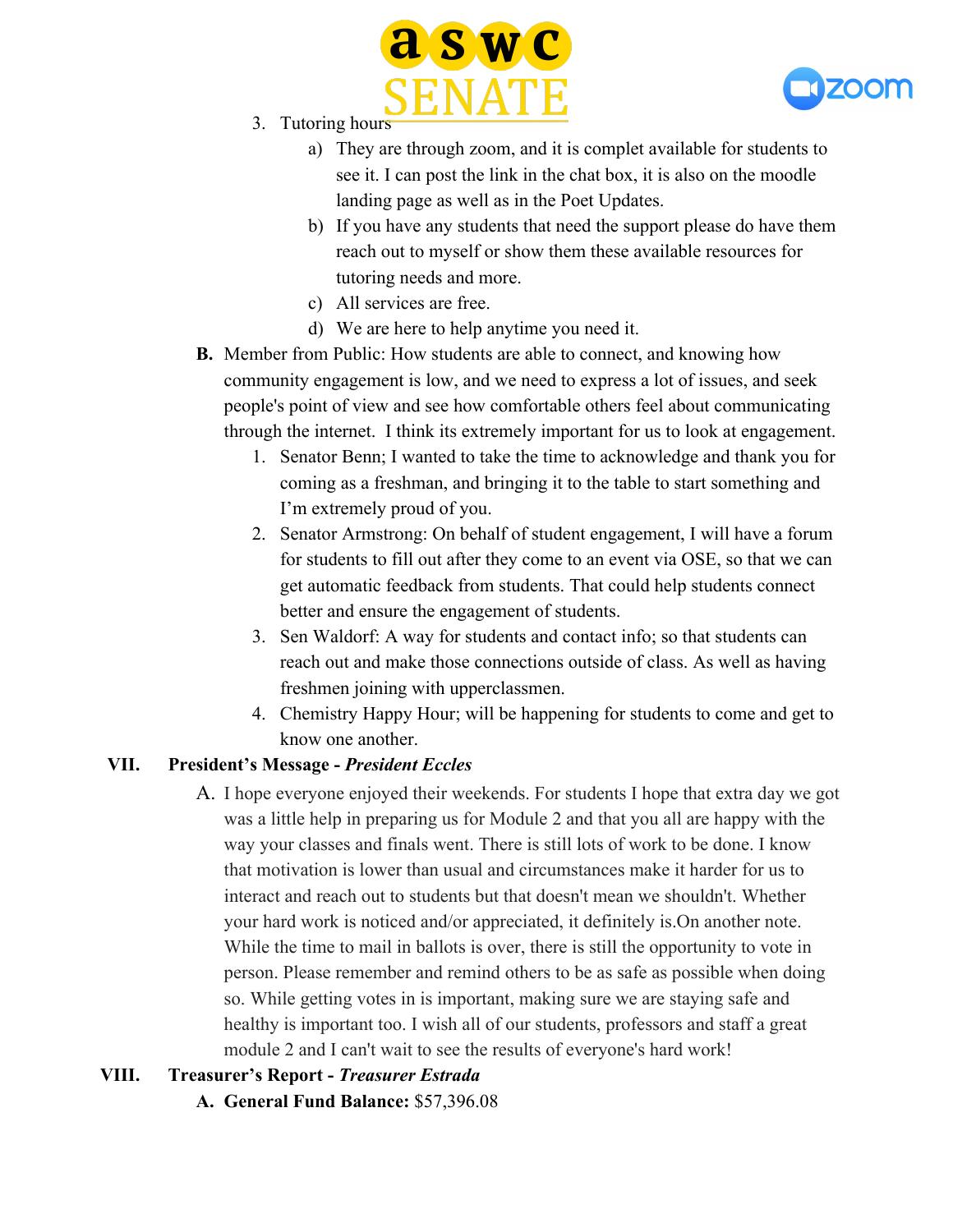



- **B.** Operational Account Balance: \$6,894.23
- **C. Reserve Account Balance:** \$34,631.00
- **D. Allocated Thus Far:** \$64,450.27
- **E. First Readings:** \$0.00
- **F. Daily Calendar Considerations:** \$0.00

### **IX. Constituent Reports**

### **A. Academic Affairs Chair:** *Sen. D. Torres*

- 1. I am working on the logistics behind a social media account to highlight departments on campus.
- 2. For students: Please be sure to communicate with your professors about how you are doing in the module, ask questions, and communicate concerns that you may have. I know it can be scary or hard to reach out, but it is important that you are able to advocate for yourself. No one knows exactly how you are feeling or what you need, as you do.

# **B. First-Year Class Council:** *Sen. Waldorf*

- 1. Set goals
	- a) FCC only instagram account
	- b) Start Remind Text
	- c) Engage Bimonthly email update
	- d) Mentorship Program
	- e) Survey of student information (sent to other first years)
	- f) Survey of wants for FCC
- 2. Set weekly meeting time
	- a) Thursday's at 4:30pm

### **C. Commuter Representative:** *Sen. Lopez*

1. Constituents finished finals and said that they are nervous about the school not giving updates on next semester, they feel as if things are last minute. They also want to know if school is getting feedback on the module system. They want to know if they will reconsider for the spring semester.

### **D. Residential Hall Representative:** *Sen. Magana*

- 1. I was reached out by a constituent that the module system wasn't allowing them to work and that the student felt as if they were not learning the same information they would in person.
- 2. This was also brought up in a class of mine when the professor asked us how our module has been going.
- 3. Students feel that the module system is affecting how much information they can process at a time.

### **E. Non-Traditional Student Representative:** *Sen. J. Torres*

1. had one on one conversations with students about the module system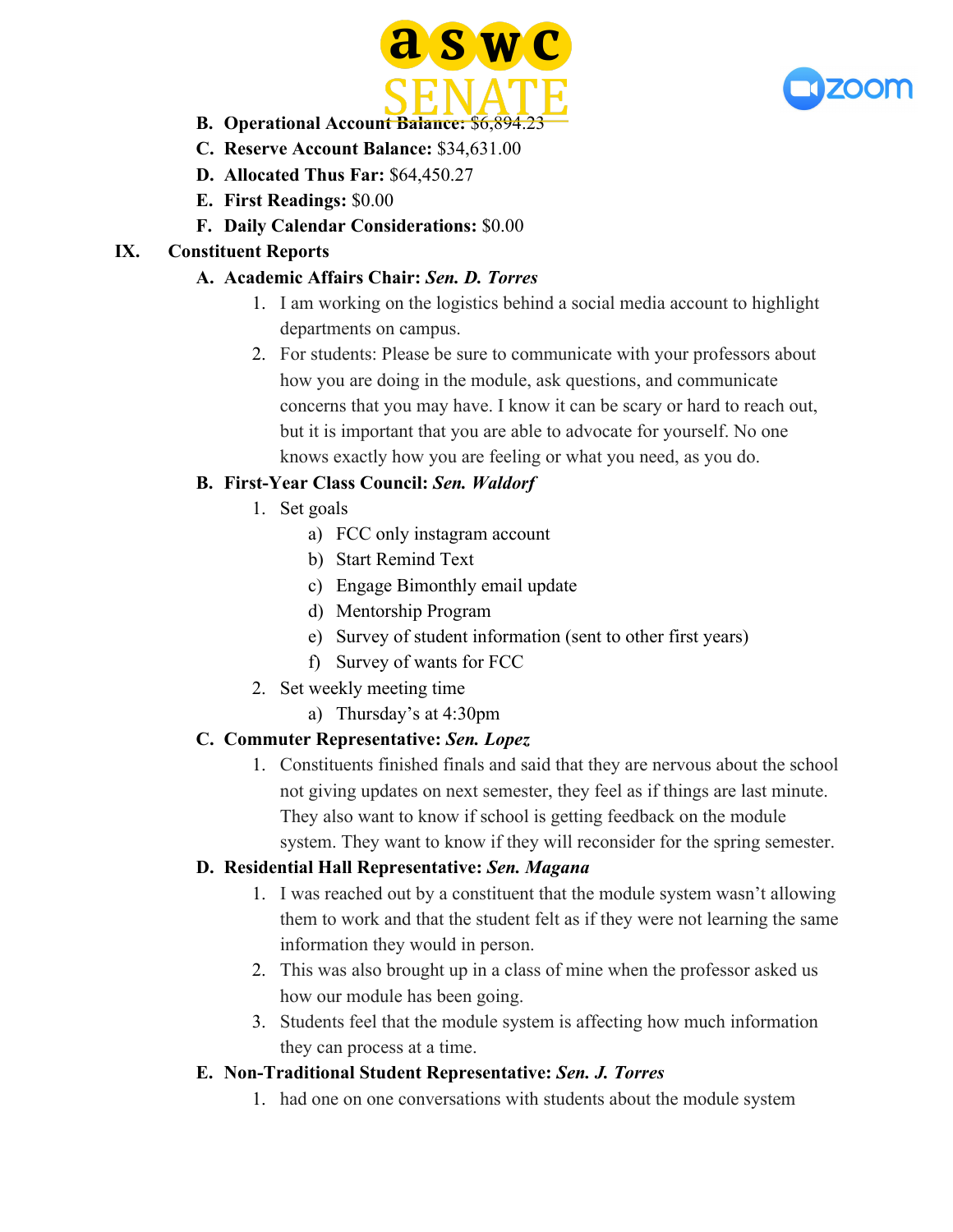



- a. gave students that did reach out organization tips as well as tools to help with time management
- b. using an excel sheet to organize due dates
- c. use "free college schedule maker" to help with time management

### **F. Student Body Representative:** *Sen.Armstrong*

- 1. Weekly Check-in: 10/13-14/20 (Tuesday & Wednesday)
	- a) Question: WC Students: did anyone get sleep this week for finals?
	- b) REMINDER: evals
	- c) Question: Did you know you can track your ballot?
	- 2. Student Issues:
		- a) I have contacted with the 5 students and am awaiting to discuss a plan
			- (1) Another senator directed a constituent to me to discuss a curriculum issue with a professor of theirs
			- (2) I will be in contact with these 5 students (some graduates  $\&$ some current students)
				- (a) This issue is involving a professor and their Latin American Studies Course and how they aren't involving the history of indigenous peoples into their curriculum
				- (b) Will be in touch with Senator D. Torres to provide this information involving Academic Affairs and relay it to Sal Johnston
		- b) A constituent reached out to me regarding the deadline for Credit/No Credit option and how they didn't have a chance to decide whether or not they wanted to make the option because their professor did not input their grade until AFTER the deadline which was October 9th
			- (1) In contact Academic Affairs Representative D Torres
			- (2) We also wanted to know if there is any positive or negative feedback on how any of your professors handled the first module

### **G. Student Body Representative:** *Sen. Benn*

1.

### **H. Student Body Representative:** *Sen. Falcon-Juengert*

1. I was able to talk to some of my constituents and they said they were glad fall module 1 was done. One of them said she had homework/reading due for the first day of classes for module 2.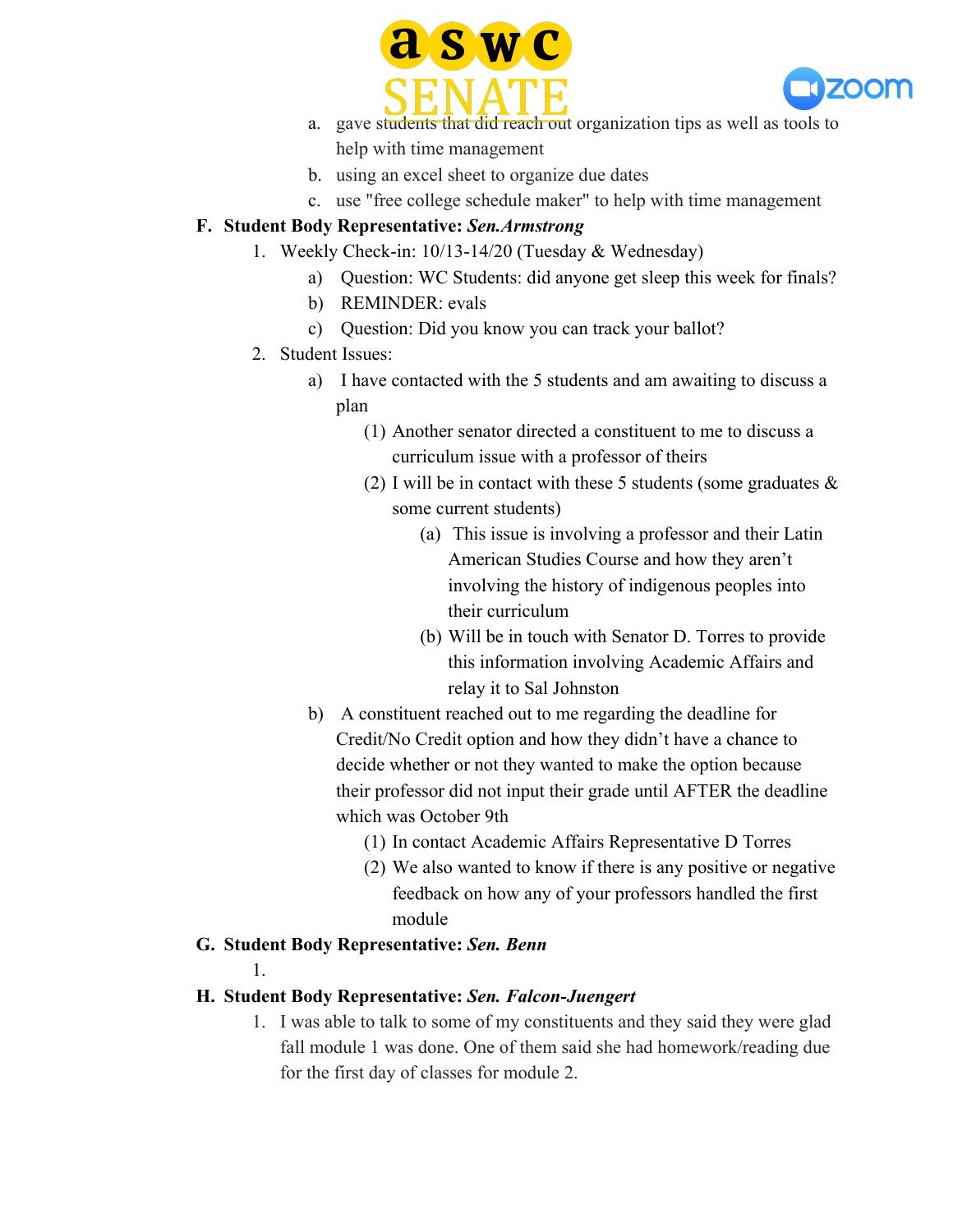



- 2. I encouraged students to provide feedback on the module system through course evaluations on my personal social media and let them know they could talk to me
- 3. I am going to try to layout a skeleton of the social media scavenger hunt idea I had so I can team up with someone and get it going

### **I. Inter-Club Council Representative:** *Sen. Iseri*

1. Last week the ICC e-board met to solidify plans for our next ICC meeting.

The eboard is trying out pods, with the ICC members, to help

communicate more effectively.

2. Our upcoming ICC will be meeting this Wednesday, 10/28, at 5pm on zoom.

### **J. Diversity Council Representative:** *Sen. Yamawacki*

- 1. DC chairs will be meeting with Jenny Guerra
- 2. WLA event w/ TOBGLAD Discussing election, debates and info on CA props  $\circ$  Oct 27th @ 4:30PM
- 3. Sociology & Anth departments: Transnational Justice: How Filipino Communities are organizing during the pandemic & fighting against injustice in the US and Philippines  $\circ$  Tues Oct 27th  $\omega$  11AM (PST)
- 4. OEI: brotherhood kickback Space for men of color Oct 26 3-4 PST
- 5. Poet Pride Drag Show Fri, Oct 30 @ 6PM
- **K. Social Justice Coalition Representative:** *Sen. Perez*
	- 1.

### **L. Media Council Representative:** *Sen. Garrison*

- 1. Qc: QC- still in daily publication!! we actually just published a senior spotlight on Kole from ASWC if you want to plug that. This week we winding up and planning for how to attack the presidential election coverage, though we've been covering different Props and issues throughout the past month! We are focusing on staying informative and resourceful for our readership during this time.
- 2. KPOET: we are going to start our broadcast this week!! In addition to having album reviews, our open mic is this week! We have a new General Manager, Kat Garrison since the previous one stepped down from her position to purse an internship. The website should be up and running this week.
- 3. VPS: talking to seniors about recruiting for senior movie productions in the works.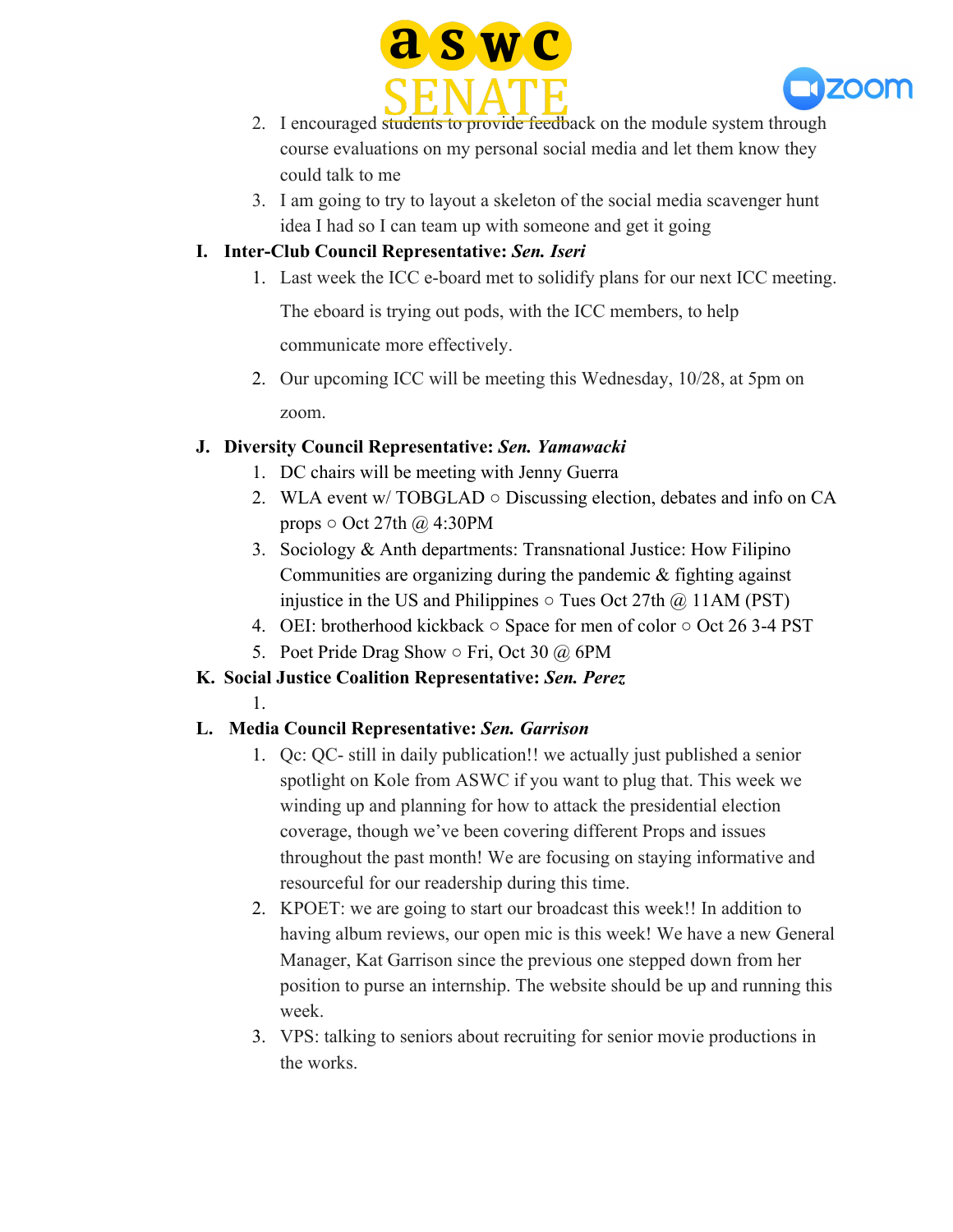



- 4. WCSN: updating YouTube videos of alumni and homingcoming game highlights with esports club.
- 5. Poet Ent: weekly meetings with the OSE to help other orgs
- **M. Poet Student-Athlete Leadership Academy Male Representative:** *Sen. Coco* 1.
- **N. Poet Student-Athlete Leadership Academy Female Representative:** *Sen. Angileri*
	- 1. Our next council PSALA meeting is tonight and our first PSALA meeting is this Wednesday at 8:00 pm.
	- 2. We are establishing more contact with coaches and setting up regular meeting times this week and following to start building up the program.
- **O. Inter-Society Council Female & Male Representative:** *Sen. Schoech and Sen. Saldana*

### **X. Committee Reports**

1.

- **A. Administrative –***Vice President Brost*
	- 1. Tuesdays @ 2:00pm
- **B. Budget-** *Treasurer Estrada*
	- 1. I just wanted to remind everyone that the Budget Committee will meet on Wednesday's at 12:30 pm - 1:30pm on zoom. Everyone that is signed up will be reminded through slack and text.

### **C. Campus Relations-** *Director Royster*

1. Good Evening Everyone, and happy monday!!! I hope you all are having a good start to your Module 2. So Campus Relations will meet on Tuesdays 4:30-5:00. Starting tomorrow we will be working on planning the state of the senate, the student feedback forum, and some new gear coming soon. Update on the meeting with the administration, watch out because this is a lot of info but this can be found on the agenda after so no worries.

### 2. **Addressing Mental Health**

- a. What is going to be happening with the "increased" mental health awareness and how can we help/ how can ASWC get involved?
- b. The wellness calendar with the Counseling Center. A variety of programs are occurring, it would be great to point as many students as possible to those.
	- i. Director Royster will be putting together a graphic to be posted via the ASWC Social Media to get this resource to students quicker.
- c. CARE Counselors and Poet Early alert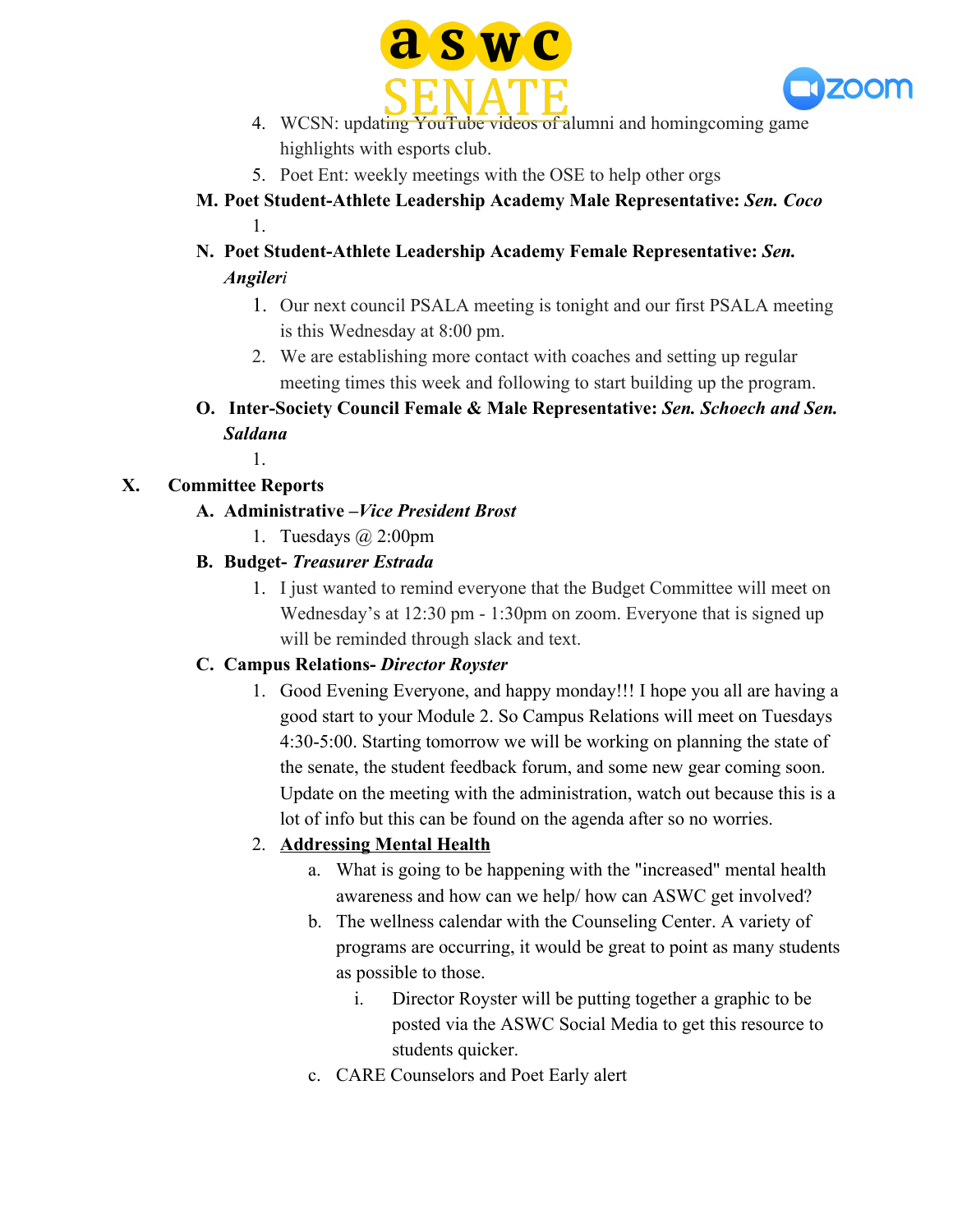



- d. We now have CARE Coaches, working on preventative care, rebranding the website from PEAP to CARE
- e. Destigmatizing mental health and normalize what it looks like and how to care of yourself
	- i. I reached out to Marysol to invite her to a Senate Meeting

### **3. POET Updates**

- **a.** Sensing a pattern with the email or the lack thereof students reading them.
- **b.** Begin work on two things; find another avenue to communicate with students the details of the poet updates.
	- **i.** Director Royster: Can work on formatting the POET Updates to social media format and post them, and or a graphic can be posted when a POET Update goes out to check your email.
	- **ii.** Secretary Beasley: Receiving a physical piece of mail is something that many students would appreciate.

# **4. The Module System**

- **a.** How are we going to address the module system for students with a lack of information about the system?
- **b.** Work to frame this situation as positively as possible.
- **c.** The module system was done to create an environment where we would be back in person. How do we begin to reframe this and get individuals to stop looking at it from a negative lens?.

# **5. Housing in the Spring**

- **a.** Encourage students to read the emails that we send
- **b.** Students don't know who you go to so they come to us as Senate.
	- **i.** Secretary Beasley; work on demystifying the administration
	- **ii.** President Eccles; work on making sure the whole system that is already in place is streamlined.

# **6. Title IX Training for the Senate Table**

- **a.** Set up a meeting time with Lafayette that also works for the Senate Table to allow for mandatory Title IX training for senators.
- 7. I do have a question for you all, any feedback from Module 1 this is the time now for you to voice your feedback about your experience during Module 1.
	- a. Sen Armstrong: Professor Brandon Koya ( pre-calc) he structured his class as a flipped classroom. Lectures for homework and then the next day in class it wasn't a mandatory zoom call, but you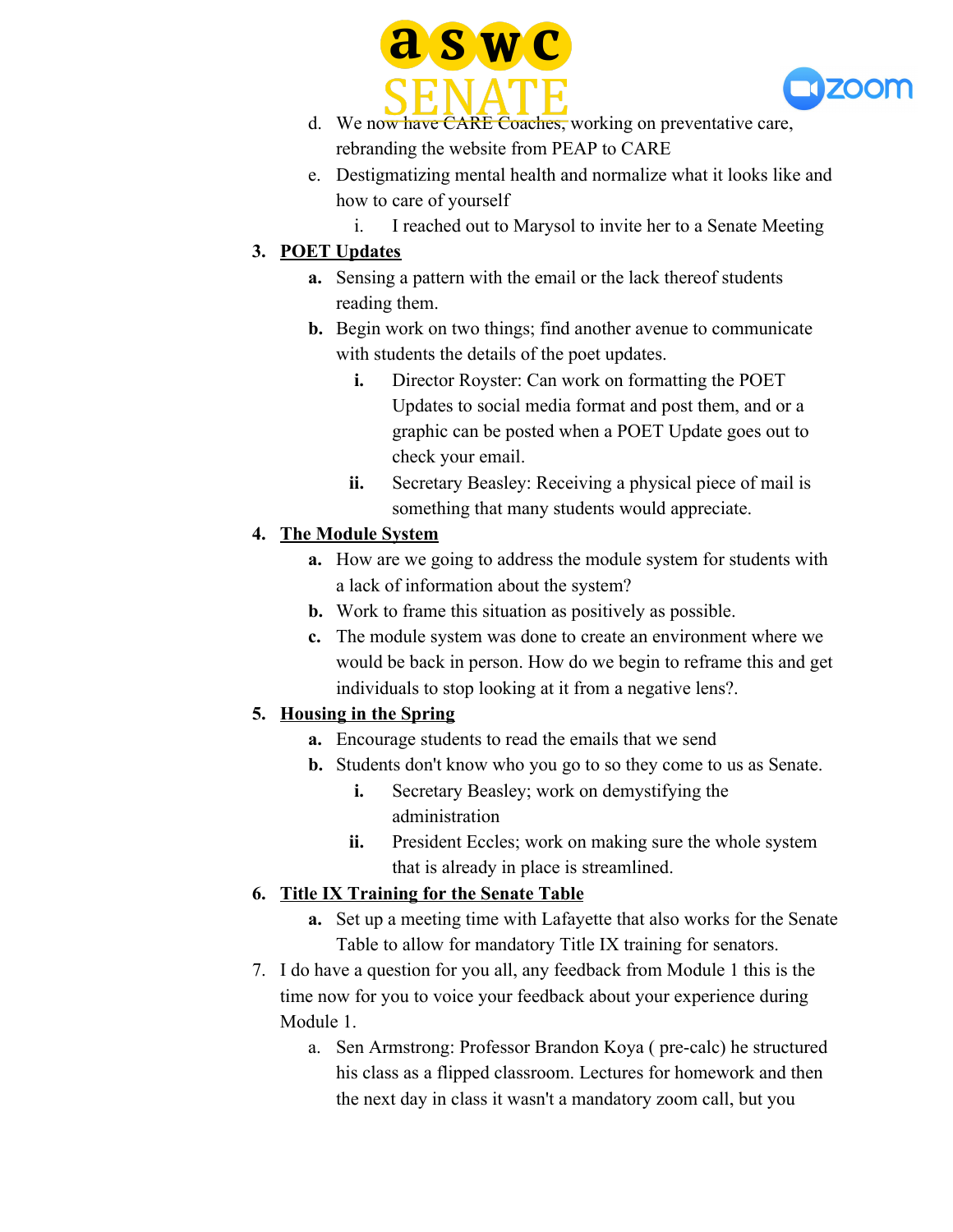



could do classwork problems. You could ask the questions. Study pod with other students worked for me. Flipped classroom was extremely successful in my eyes.

- b. Members from the public liked the flexibility that the module system provides for students. Because it went extremely fast it was very hard to keep up with because they were rushed.
- c. Senator Saldana; asynchronous lectures very accommodating for those who were working; lack of student involvement in the decision making process for the module. The stress of Senior Sem during modules
- d. President Eccles: The module system was there to get back on campus, and with state law it prohibited the ability to be on campus. Coming to the ability to improve moving forward is a very big thing to focus on, because the ability we have to fix it and male it more tolerable for students. As student leaders make the best of the circumstances that we are currently looking at.
- e. Vice President Brost; The purpose of the module system was to bring students back to campus and to keep students safe.
- f. Senator Benn; Professor Mendez he rocked that course, everyone participated and kept it as an open discussion. My really low low was my inability to get the help I needed via IT and moving forward.
- g. Senator Magana: ⅔ went pretty well, kept us engaged no matter the circumstance we were able to stay engaged as a class. For BioChem I do not feel that I learned the best with what I was given.
- h. Senator Perez: I have had negative experiences with the Module. One thing that may have not been thought of is that we are in a pandemic and students that have jobs meeting everyday are very hard for students that have 2-3 jobs. How are we holding faculty accountable for being helpful with students.
- 8. That is all that I have for now, thank you very much. Keep working hard and I look forward to seeing all that this table has to accomplish this year.

### **D. Elections-** *Secretary Beasley*

- 1. The Elections committee did not meet last week due to finals.
- 2. We will continue to work on the same projects this week that we were previously working on for finals!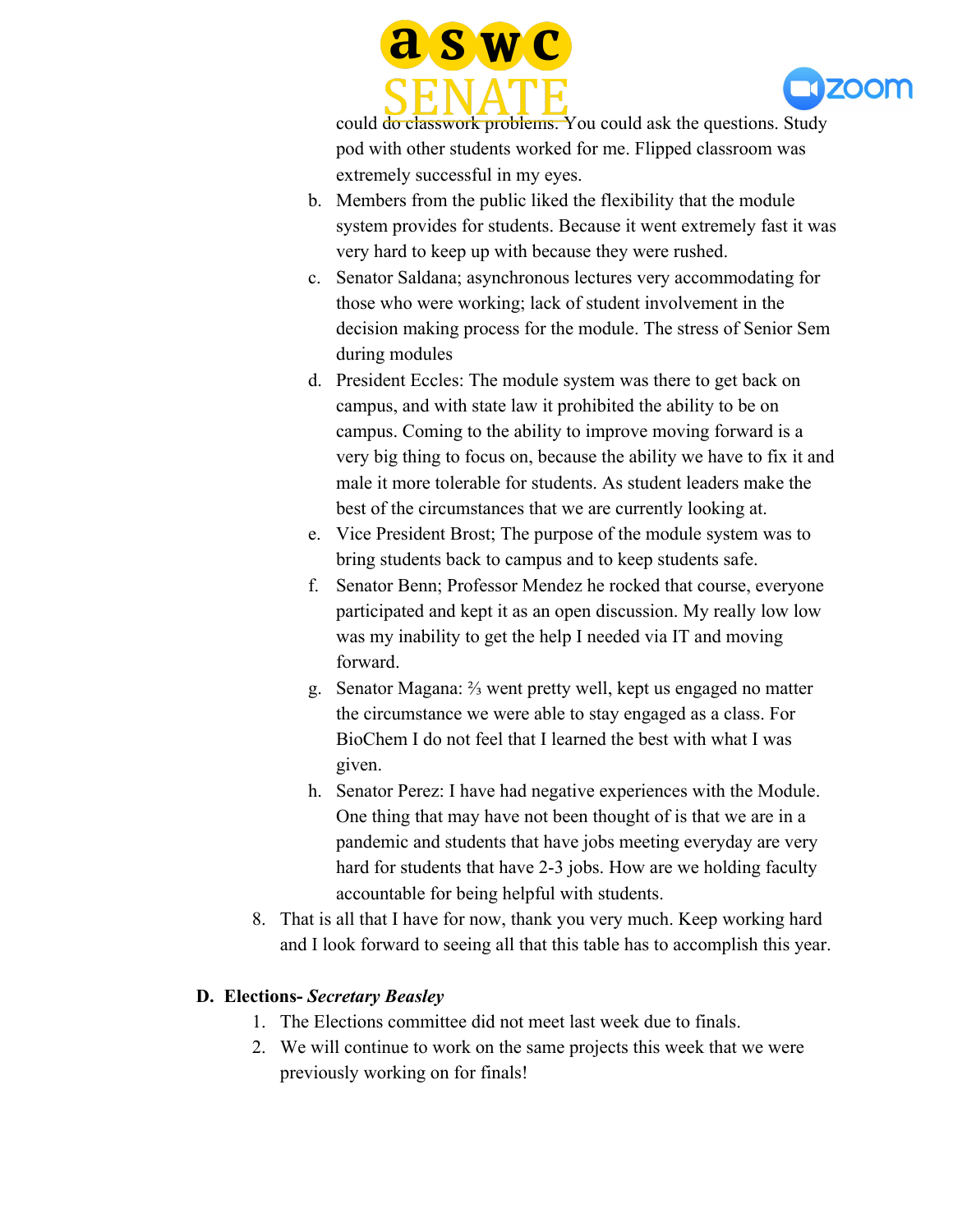



3. Please make sure you are doing everything you can to encourage others and yourself to vote. We are about to be on elections week!

### **E. Program Board –** *Director Robinson*

- 1. Program Board mailed out our October Care Package last week.
- 2. We're working on our November Care Package and On-Campus students Care Package.
- 3. We're currently finalizing our new meeting time for Module 2 and once we do, I'll post it on our Engage.

#### **F. Advocacy-** *President Eccles*

1. Advocacy didn't meet, but we shared our draft survey questions about club 88 with Bruce. We will be working on sending out the final draft of our survey to Bruce, Christine and our Media Council Rep to get their approvals as well before we get in contact with communications and work on sending that survey out.

#### **G. Culinary**

#### **H. Student Feedback Committee-** *Sen. Armstrong and Sen. Benn*

- 1. Updates:
	- a. We want to plan another event soon
	- b. Possibly about study tips, module 2 goal setting, etc.
	- c. Use a money incentive to gather a larger audience
	- d. Instagram Live idea for more engagement with students because Zoom Burnout is a thing
	- e. At the senate meeting on Tuesday (Oct. 13), Director Royster offered the SFC the opportunity to have a Instagram Live on the ASWC Instagram account
	- f. Gil Gonzalez has offered to be a resource for the SFC
- 2. Ideas:
	- a. Attempt to hold a Zoom meeting every month with other senators (depending on the student engagement)
	- b. Create an incentive for students to come to meetings and engage with their Representatives and Senate overall
	- c. Idea: Maybe we can get student artists to create something to giveaway as a prize to help promote their work...?

### **I. Student Finance Committee-** *Tres. Estrada*

- 1. I'm still finalizing this committee to its entirety, but will send an email out this week to all clubs and council treasurers about what this committee will consist of and take place.
- **J. Environmental-** *Sen. Golden*